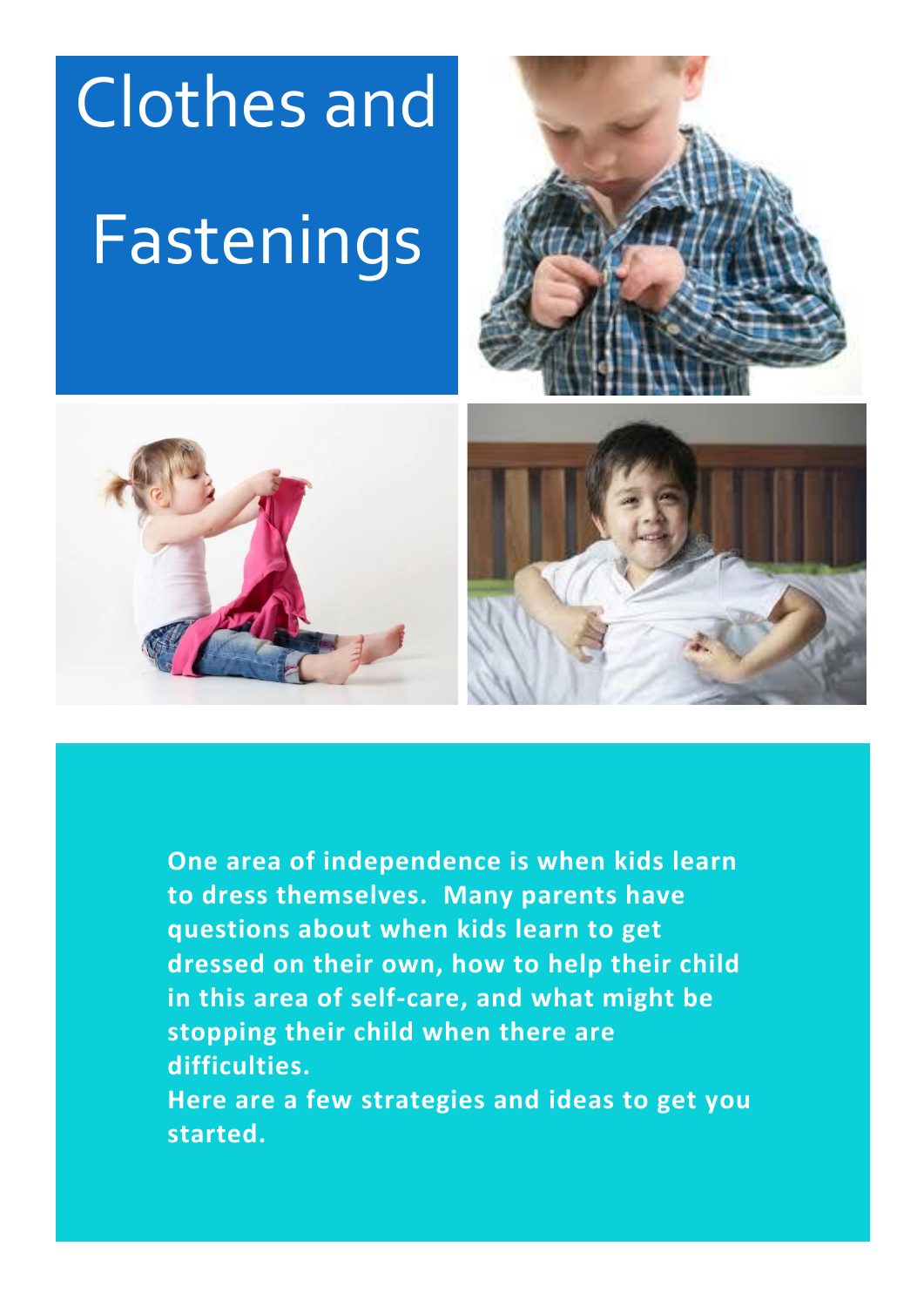# *10 Days to Conquer Clothes Fastenings*

Completing clothing fasteners independently depends on a lot of factors. Kids need to have adequate grasping skills and hand strength to pinch and pull zippers, buttons, and buckles.

They need to demonstrate dexterity and visual motor integration to coordinate the movements with their hands. And they need to have adequate bilateral coordination skills to be able to use both hands together to bring the two parts of the fasteners together efficiently.

Each day, your child can complete the fun and simple activities or exercises, getting him closer and closer to their goal!



- PULL OFF 20 SMALL PIECES OF TAPE AND STICK ONTO THE TABLE. PULL EACH PIECE OFF ONE BY ONE.

**IHUMB, FIRST FINGER, AND SECOND FINGER** 

**- PRACTICE STRINGING BEADS OR LACING CARDS FOR 10 MINUTES.** 

PIECES AND MAKE A MOSAIC.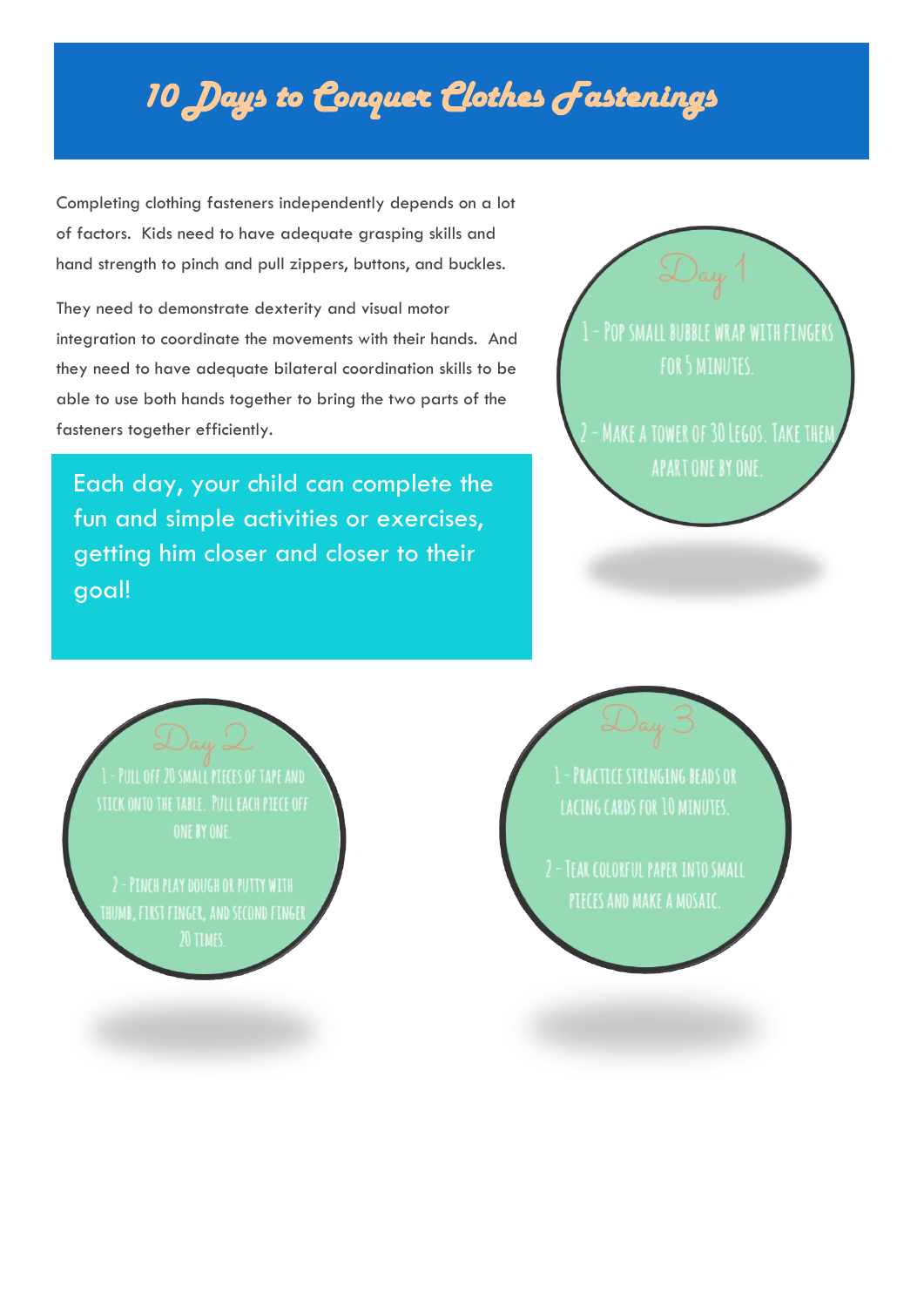1 - PICK UP 20 CRAFT POMPOMS, FEATHERS, OR OTHER MANIPULATIVES USING A CLOTHESPIN AND PLACE INTO A BOWL.

2 - CUT A SLIT IN THE TOP OF AN EMPTY PLASTIC NTAINER. PUSH 20 PENNIES THROUGH THE SL

1 - MAKE A TOWER OF 30 LEGOS. TAKE THEM APART ONE BY ONE.

2 - PINCH PLAY DOUGH OR PUTTY WITH THUMB, FIRST FINGER, AND SECOND **FINGER 20 TIMES:** 

PRACTICE STRINGING BEADS OR LACING CARDS FOR 10 MINUTES.

AND STICK ONTO THE TABLE. PULL EACH

1 - CUT SLITS IN A PIECE OF FELT OR OTHER **FABRIC. PRACTICE PLACING A LARGE BUTTON** THROUGH THE SLITS 20 TIMES.

ENGAGE THE ZIPPER AND HAVE HER PRACTICE .<br>Pulling it up and down 10 time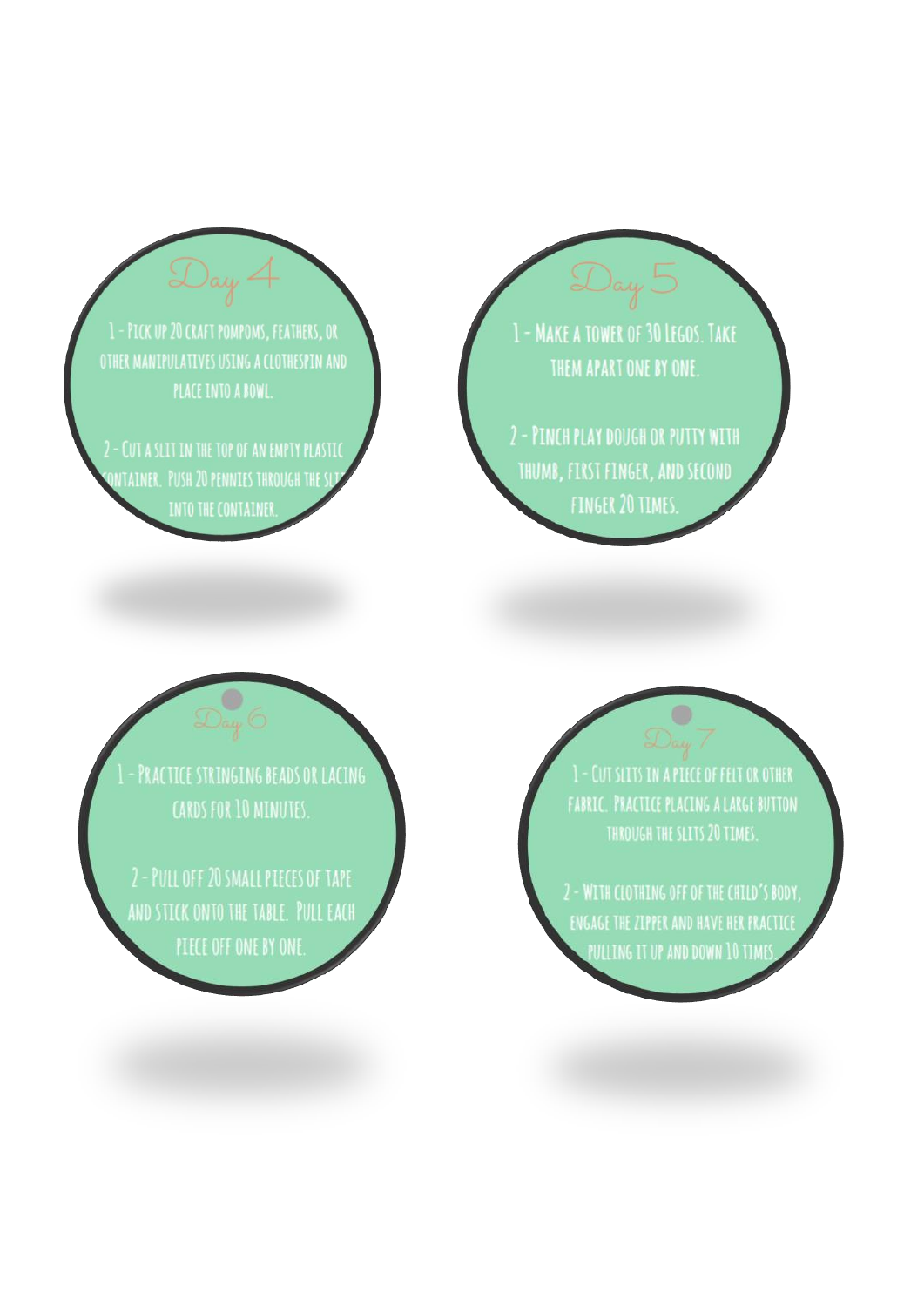Help your little one work up to completing clothing fasteners more independently with this 10 Day to **Conquer Clothes fastenings.** 



WITH A BELT OFF OF THE CHILD'S BODY, PRACTICE **INBUCKLING WITH ASSISTANCE 10 TIMES** 

PRACTICE ENGAGING THE ZIPPER (PUTTING THE END **INTO THE ZIPPER PULL) HAND OVER HAND 10 TIMES.** 

.<br>PRACTICE ZIPPERS, BUTTONS, AND BUCKLES WITH ASSISTANCE.

1 - WITH CLOTHING OFF OF THE CHILD'S BODY, PRACTICE ZIPPERS, BUTTONS, AND **BUCKLES INDEPENDENTLY.** 

2 - TRY ZIPPERS, BUTTONS, AND BUCKLES INDEPENDENTLY ON CLOTHING WHILE **WEARING THEM!**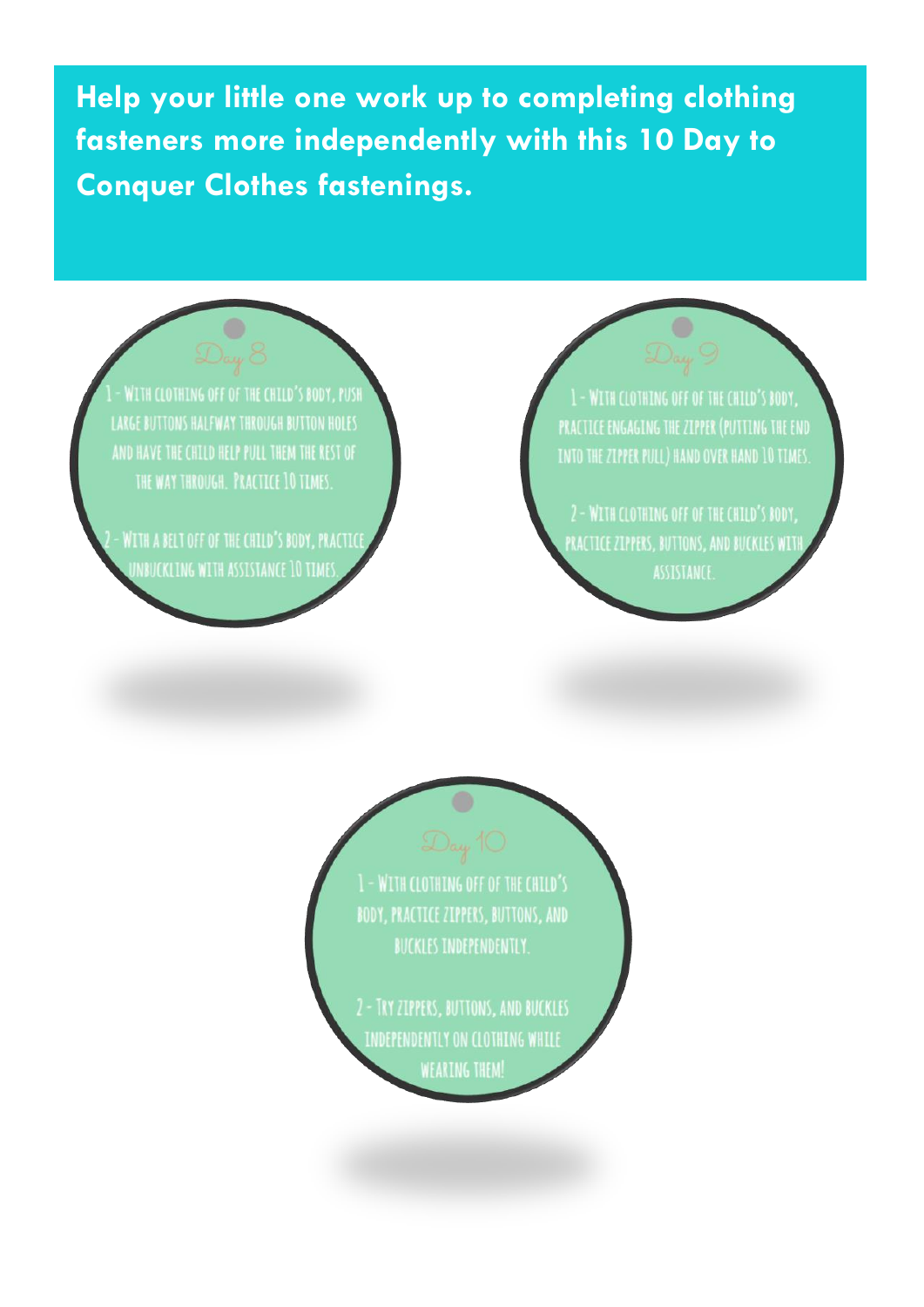**Due to modern advances with clothing and fastenings e.g. Velcro instead of laces or buckles and generally more stretchy, looser materials, children no longer necessarily have the opportunity to practice skills such as tying shoelaces**



i

## Socks

**•Place socks partly over your child's foot, then encourage them to perform the last part.**

**•Sport tubular socks are easier than those with a heel.**

**•Socks with coloured heels and toes also make it easier to work out the correct way round. Alternatively mark the back of the sock with thread on the inside, top edge.**

**•Make sure that the elastic is not too tight, avoid tight fitting socks.**

**•Prompt your child to use their "magic thumbs" to help pull the socks on. i.e. isolating their thumbs to get them under the socks to pull up.**

**•Roll down the top of the sock to make it easier to get the foot in. Use a loop on the back of the sock for the child to hold as they pull them up.**

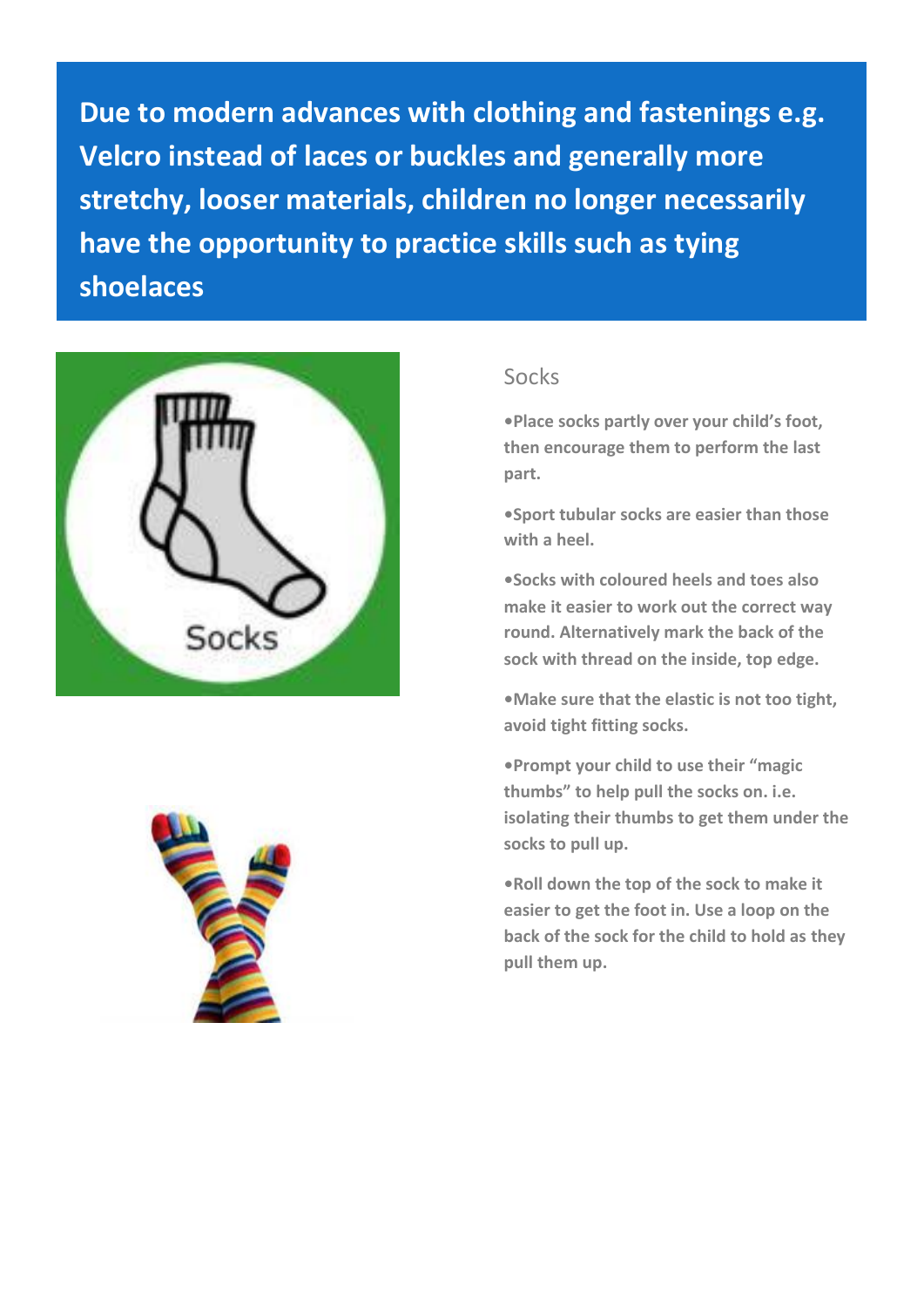## Shoes

•On the inside of the shoes and pumps, mark the inside border of each piece of footwear with indelible ink.

•The child can then place these two marks together to ensure that the correct foot is inserted into each shoe.

## Coat

There are many different strategies, but this one is quite effective. Drape the coat over the back of a chair with the lining facing outwards and the sleeves freely hanging. The child stands with their back to the lining and puts each arm in turn into the sleeves. The child bends down to get the coat onto the shoulders and then moves up and away to release the coat.





### Fastenings

### Buttons

•Start practicing with larger, flat buttons and then progressing to smaller ones. Ensure that the buttonhole is large enough for the button.

•Only undo the top few buttons when taking off a shirt/blouse, and then remove the garment over the head. It can be put on over the head and only a few buttons will need to be done up.

•Choose trousers or skirts with elastic waist bands if buttons and buckles are difficult.

•Velcro can be used instead of buttons, e.g. on a coat/shirt use Velcro and sew buttons on to top flap.

•Try leaving the cuff buttons done up. Alternatively sew a piece of elastic or a button attached with elastic thread across the cuffs so that it can be stretched open when the hand is pushed through.

•Allow your child to do up those which they can see (e.g. at the bottom of a shirt). Start the task if necessary but then allow your child to finish e.g. pull the button through. Replace frequently used buttons with smaller ones (e.g. on coat or cardigan) as these will be easier to do up and a good place to start. large, textured or sewn slightly above the surface of the garment. Be sure buttonholes are large enough for buttoning ease (cut to make slightly larger of shirts).

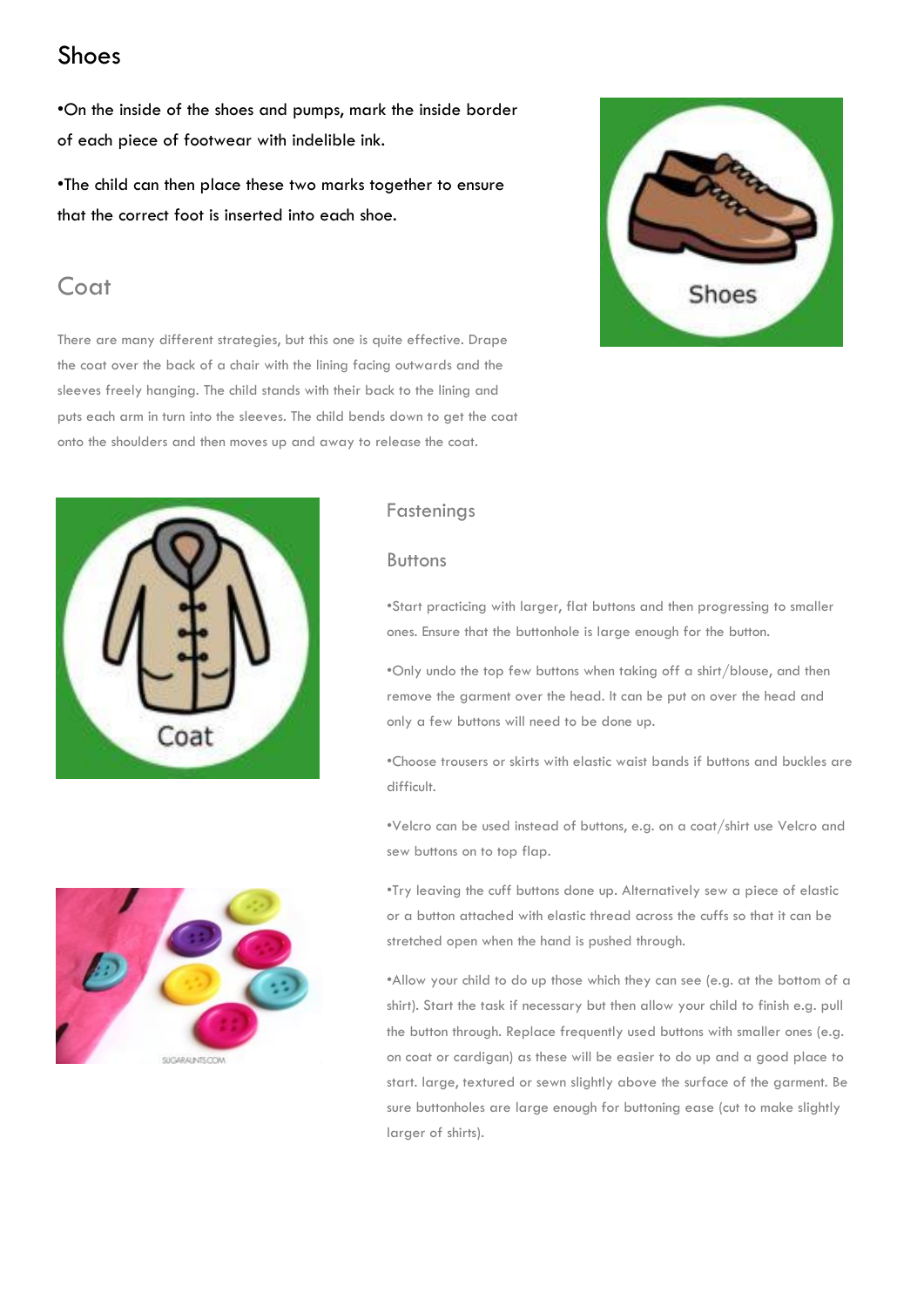## **Zips**

**When buying a coat with an open-ended zip, test the zip thoroughly as the ease of fastening can vary a lot.**

**•Attach a key ring or curtain ring to the zip to aid grip.**

•Talk through each stage of the task in terms of what the next step is – 'find the button', 'open the hole', 'push it through', 'grab it'.

•Buttonholes on new shirts are often tight and may need snipping slightly to open them up or just stretching by pushing the button through and back repeatedly.

# General Principles of Self Dressing

**• Ensure that your child is sitting in a stable position, e.g. on the floor (where it is easier for children to reach their feet) or sitting on a chair or firm bed with his or her feet supported. If sitting balance is poor, try sitting against a wall. Some children may sit better in a corner where both walls give added support. Alternatively stand against a wall.**

**• Sit next to, in front of, or directly behind your child during activity and guide him or her through the task.**

**• Undressing is usually easier than dressing. Dress in front of the mirror to provide visual cues and use to check all is correct before going out.**

**• Start with undressing. Undressing before bed and helping to put on pajamas is a good time to start as you have more time at night than in the morning.**

**• Follow a consistent sequence and technique when dressing:**

**Clothes can be placed in a pile in the order in which they need to be put on**

**Follow the same technique for each garment, e.g. t-shirt is put over the headfirst and then the arms are put through the sleeves.**

**The order and technique can be written down so that it can be followed by other carers and school staff. You could use pictures as a visual prompt to help your child remember the clothing order/technique.**

**• Describe actions and parts of the body as you are helping your child to dress, e.g. 'put right foot in,' 'now stand up whilst I pull your trousers up your legs.'**

**• Instead of automatically correcting a mistake, get your child to look (maybe in a mirror) and feel if all is correct.** 

**• Try to avoid fastenings, tight clothes, and lots of layers. Instead use loose fitting clothing, e.g. tracksuits, sweatshirts. Use clothes with wide neck and arm holes to make it easier to locate these. Initially it may be easier to practice with clothing a size too big.**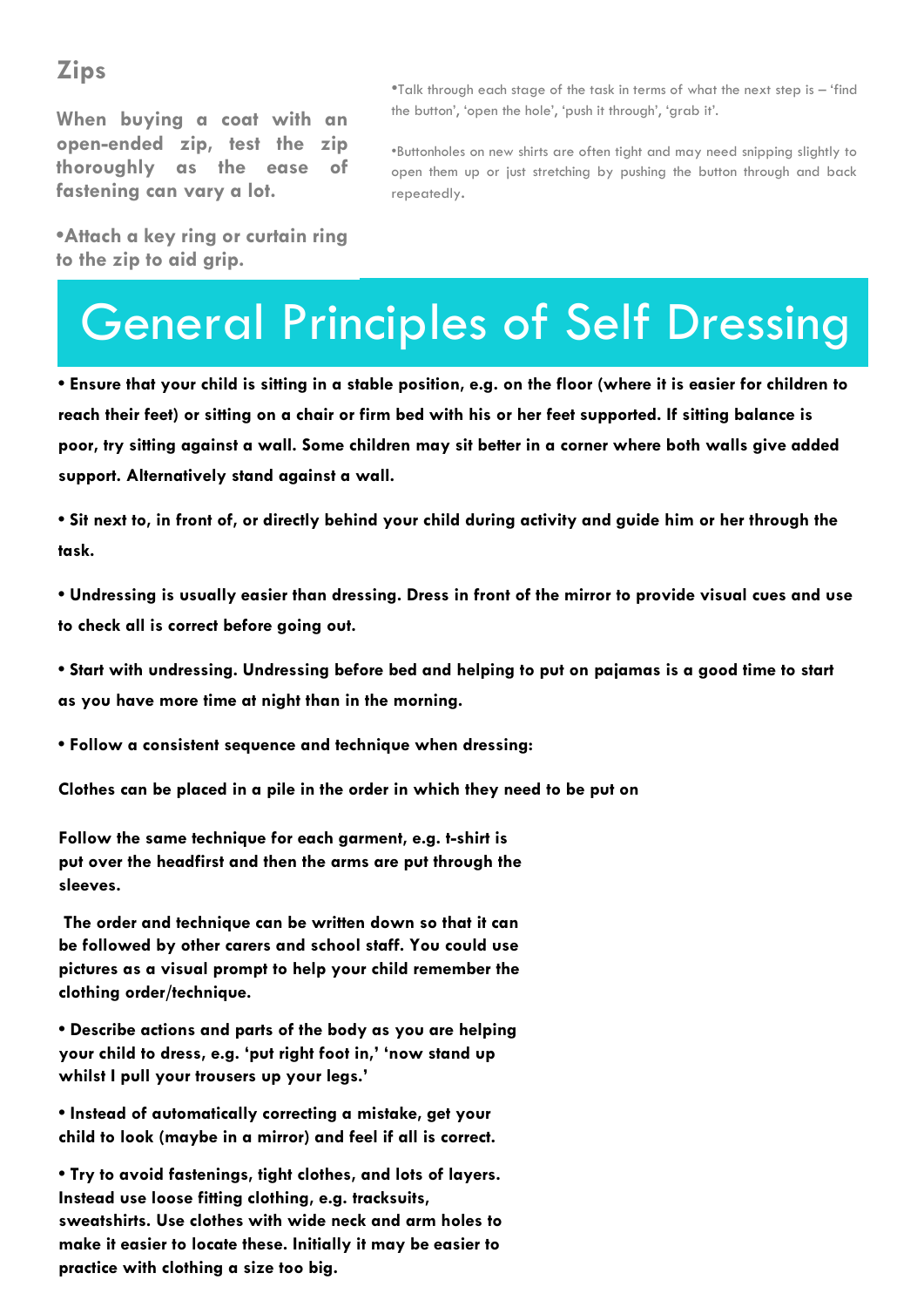**Sometimes there are sensory triggers which affect whether a child will or will not get dressed (or undressed)! Sensory triggers for dressing are found below as well as some behaviours that you may see as a result:**

### **TOUCH**

**Sleeves - Some children have a preference for short sleeves, others prefer long sleeves and others prefer no sleeves.**

**Seams - Some children are intolerant to certain seams on clothing. This may be on socks, shirts, pants, singlets, underwear.**

#### **Clothing tags**

**Bindings in clothing ( elasticized cuffs, waistbands, smocking details)**

**Stiff clothing (jeans)**

**Texture and type of material ( cotton vs wool vs nylon etc.) - Some children prefer highly textured clothing and other prefer breathable materials.** 

**Length of clothing (length of hems on skirts, length of socks)**

**Items of clothing that touch the head (hats, beanies, goggles)**

**Shoes ( closed in shoes, sections between toes, height of shoe on legs, sandals which expose toes to other sensory experiences, preference for being barefoot)**

## **Sensory Considerations for Dressing!**



**New clothes - Some children prefer new clothes to be washed a few times in familiar detergent**  Weight" of clothing - Some children will be sensitive to how much effort is involved in putting on clothing (e.g. denim vs cotton).

**Tiggers** aligning clothing with body position (e.g. placing leg Body awareness -Some children will have difficulty in leg hole of pants).

> Finishing touches - Some children will have difficulty with tucking in their shirts, pulling up zippers, doing up buttons.

Clothing position - Some children will have difficulty orienting clothing (front/back) or noticing clothing is twisted.

Clothing size - Some children will have difficulty noticing clothing is too small or too big.

## **Any Questions Please contact our OT Team at**

### **Strathmore.**